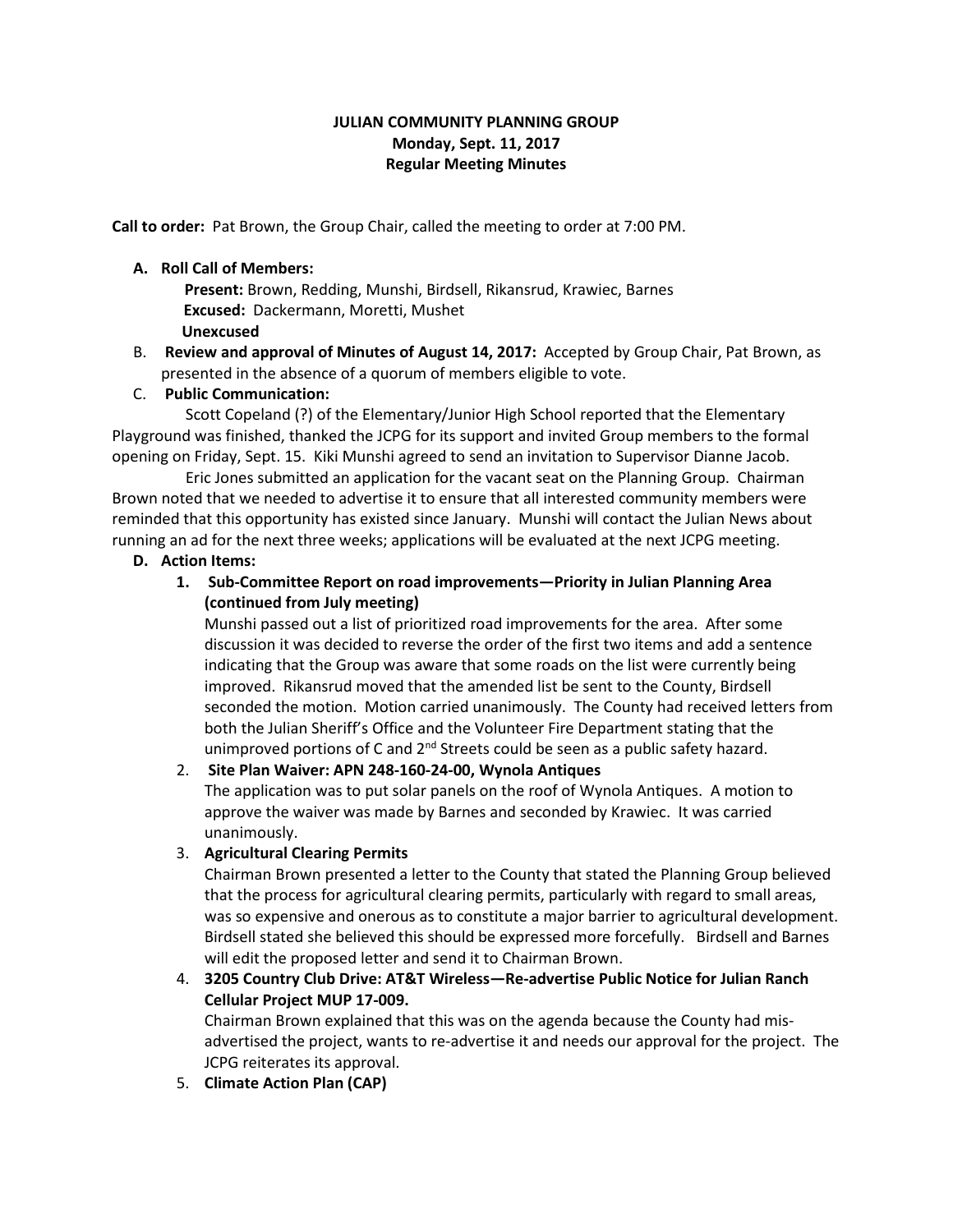Chairman Brown presented a draft letter concerning provisions of the CAP regarding agriculture and open space. Munshi moved that Barnes and Moretti work with Chairman Brown to finalize the letter. Rikansrud seconded the motion and it was carried unanimously.

#### **E. Group Business**

**1. Announcements and correspondence received** 

Nothing to report.

#### **2. Discussion items**

#### **a. Senator Joel Anderson, California 38th Dist.–Follow-up letters**

 Chairman Brown reported that Senator Anderson's office had requested a fuller explanation of the Forestry/Cattle Grazing suggestions from the JCPG. Munshi agreed to draft a letter for the Chairman to review.

 The Senator's office will send the suggestions made for more turn-outs on Highway 78 between Ramona and Julian to CalTrans.

#### **b. Santa Ysabel Nature Center**

Krawiec reported that there is a drainage ditch by part of the post office which then turned into the meadow, which may be part of the reason the County is thinking of putting a curving driveway through the middle of the meadow. The group studied a map showing the ditch and it seemed not to be an insurmountable obstacle—a culvert under a driveway would take care of the problem it poses. Birdsell moved we send another letter to the County on the subject, Krawiec seconded and it was passed unanimously.

 **c. Chair: Community Planning & Sponsor Group meeting** – Next meeting is tentatively set for October 16th, 2017

## **d. New Post Office Box**

No action is needed on this item. Take off agenda.

## 3**. Subcommittee reports**

## **a. San Dieguito River Valley Park Citizens Advisory Committee** (Herb Dackermann)

 The Volcan Mountain Foundation is making a presentation to the San Dieguito River Valley Citizens' Advisory Committee at their next meeting.

## **b. Architectural Review Board (Herb Dackermann)**

In the absence of Herb Dackermann, Chairman Brown reported that plans for the CalTrans Building across from the Nickel Brewery were sent to the ARB, which returned them with negative comments.

## **4. Meeting updates**

 **a. BOS and PC Hearings** 

Nothing to report

## **b. Future Group Meeting Date:** (October 9th, 2017)

**F. Adjournment** Redding moved the meeting be adjourned, Birdsell seconded, passed unanimously.